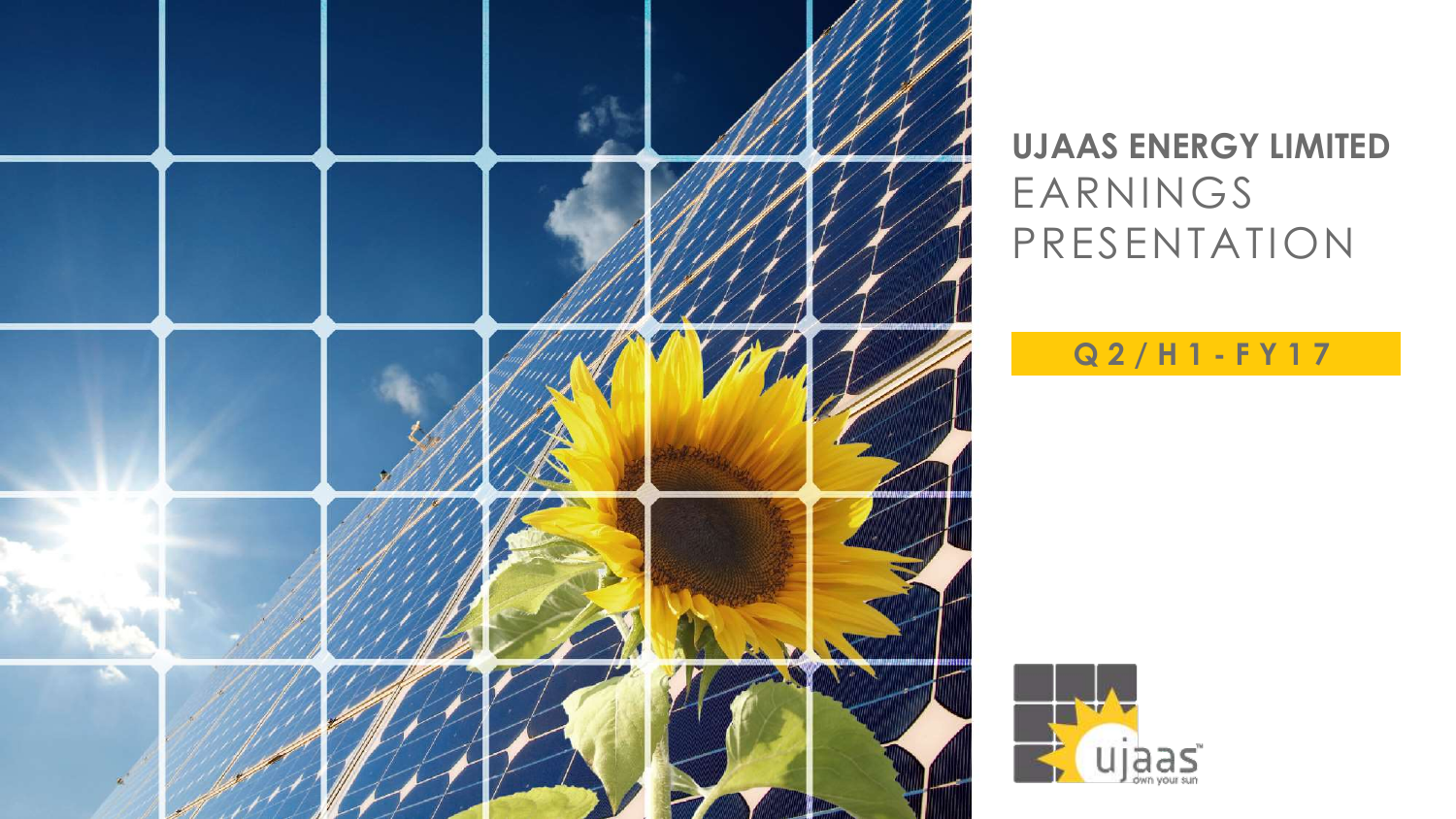## **Executive Summary**



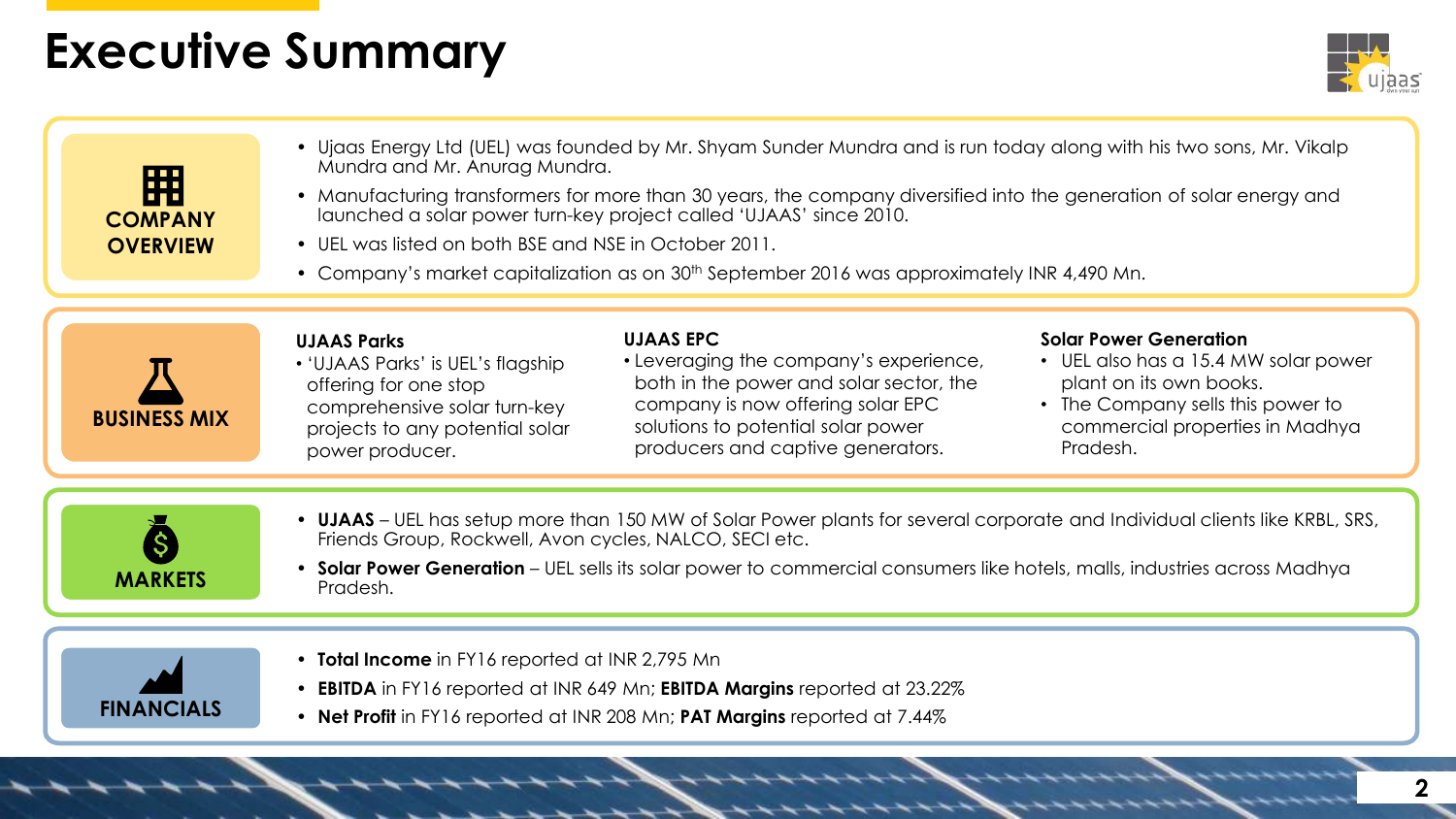# **Key Highlights**



#### **Q2-FY17 Financial Performance:**

- Total Income: INR 1,226 Mn; YoY Growth of 130.0%
- EBITDA: INR 197 Mn; YoY Growth of 51.5%
- EBITDA Margin: 16.07%
- Net Profit: INR 97 Mn; YoY Growth of 193.9%
- PAT Margin: 7.91%
- Diluted EPS: INR 0.49

### **Operational Highlights:**

#### **H1-FY17 Financial Performance:**

- Total Income: INR 2,180 Mn; YoY Growth of 233.3%
- EBITDA: INR 369 Mn; YoY Growth of 56.4%
- EBITDA Margin: 16.93%
- Net Profit: INR 169 Mn; YoY Growth of 259.6%
- PAT Margin: 7.75%
- Diluted EPS: INR 0.85
- The company has successfully commissioned 20 MW of solar plants (across all segments) during the quarter.
- The company has made a strong foray into the home rooftop solar segment with an order win from Uttarakhand Renewable Energy Development Authority for installations on 364 houses.
- The company has won 'ET Best Infrastructure Brand 2016' for its immense contribution to the Infrastructure Sector.
- Current Order Book: 20 MW
- Current Bid Book: 80 MW

### **Regulatory Updates:**

• The Maharashtra Electricity Regulatory Commission has directed Maharashtra State Electricity Distribution Co. Ltd. to meet its shortfall of Solar Renewable Purchase Obligation latest by March 2017, which in Renewable Energy Certificates terms would amount to more than INR 400 crore.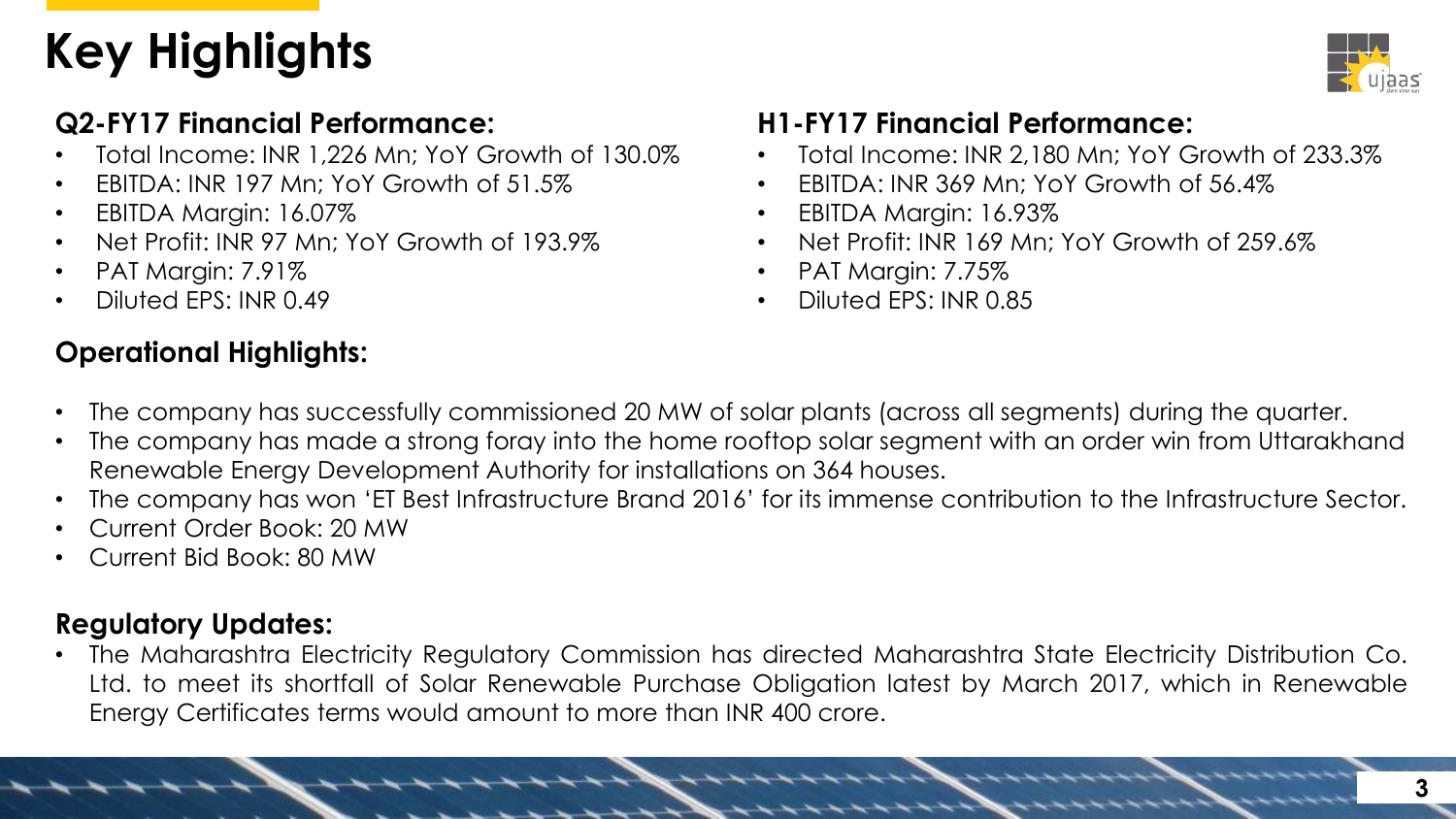# **Quarterly Financial Performance**



| <b>Particulars (INR. Mn)</b> | <b>Q2 FY17</b> | <b>Q2 FY16</b> | $Y$ -o- $Y$ | <b>Q1 FY17</b> | $Q-O-Q$     |
|------------------------------|----------------|----------------|-------------|----------------|-------------|
| Total Income*                | 1,226          | 533            | 130.0%      | 954            | 28.5%       |
| <b>Operating Expenses</b>    | 1,029          | 403            | 155.3%      | 783            | 31.4%       |
| <b>EBITDA</b>                | 197            | 130            | 51.5%       | 171            | 15.2%       |
| <b>EBITDA Margin (%)</b>     | 16.07%         | 24.39%         | $(832)$ bps | 17.92%         | $(185)$ bps |
| Depreciation                 | 20             | 20             | 0.0%        | 20             | $0.0\%$     |
| <b>Finance Cost</b>          | 53             | 34             | 55.9%       | 43             | 23.3%       |
| <b>Profit Before Tax</b>     | 124            | 76             | 63.2%       | 108            | 14.8%       |
| Taxation                     | 27             | 43             | $(37.2)\%$  | 36             | $(25.0)\%$  |
| <b>Profit After Tax</b>      | 97             | 33             | 193.9%      | 72             | 34.7%       |
| PAT Margin (%)               | 7.91%          | 6.16%          | 175 bps     | 7.55%          | 36 bps      |
| Diluted EPS (INR)            | 0.49           | 0.16           | 206.3%      | 0.36           | 36.1%       |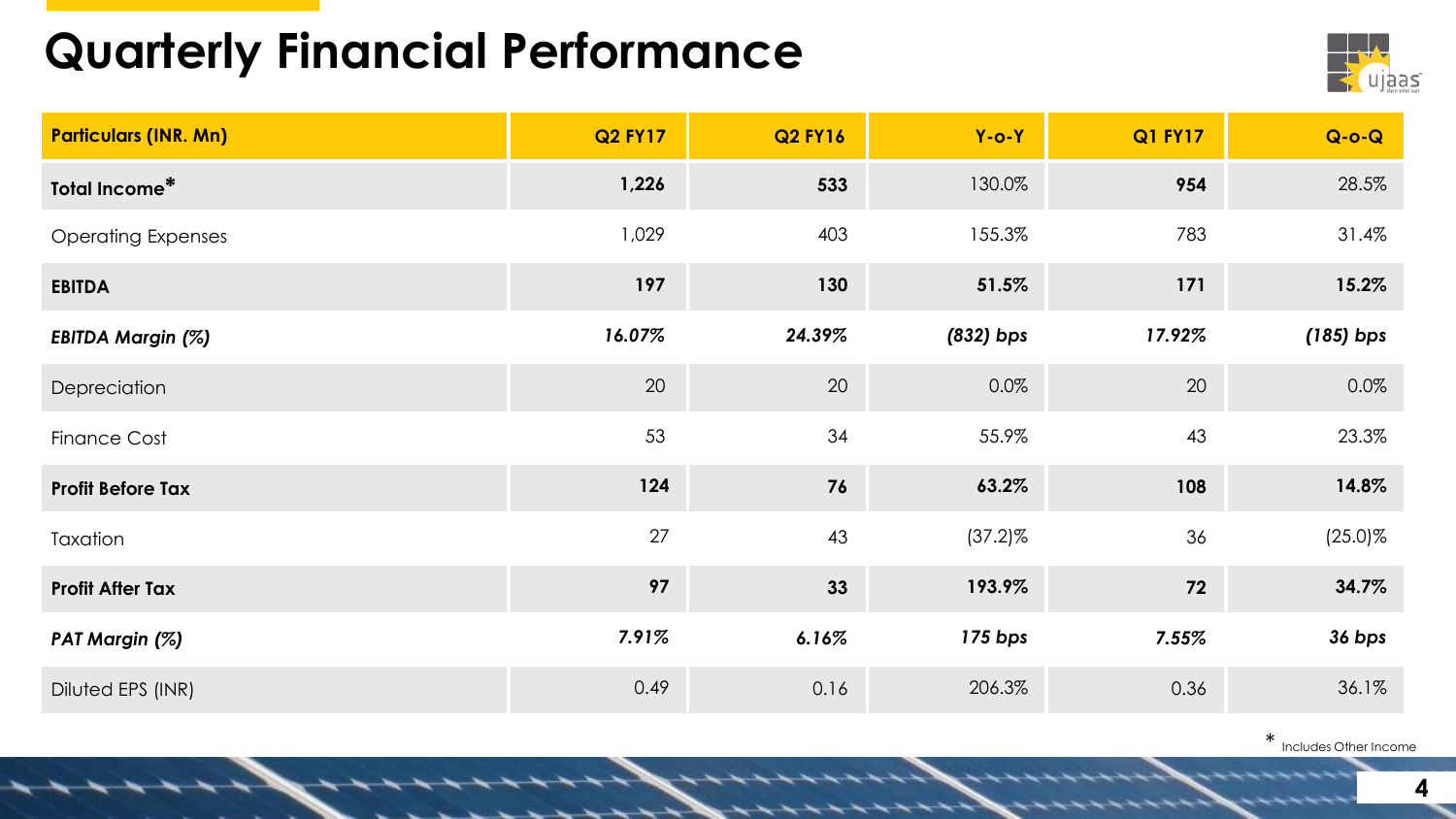# **Half Yearly Financial Performance**



| <b>Particulars (INR. Mn)</b> | <b>H1 FY17</b> | <b>H1 FY16</b> | $Y$ -o- $Y$    |
|------------------------------|----------------|----------------|----------------|
| Total Income*                | 2,180          | 654            | 233.3%         |
| <b>Operating Expenses</b>    | 1,811          | 418            | 333.3%         |
| <b>EBITDA</b>                | 369            | 236            | 56.4%          |
| <b>EBITDA Margin (%)</b>     | 16.93%         | 36.09%         | $(1, 916)$ bps |
| Depreciation                 | 40             | 40             | $0.0\%$        |
| <b>Finance Cost</b>          | 97             | 69             | 40.6%          |
| <b>Profit Before Tax</b>     | 232            | 127            | 82.7%          |
| Taxation                     | 63             | 80             | $(21.3)\%$     |
| <b>Profit After Tax</b>      | 169            | 47             | 259.6%         |
| PAT Margin (%)               | 7.75%          | 7.19%          | 56 bps         |
| Diluted EPS (INR)            | 0.85           | 0.24           | 254.2%         |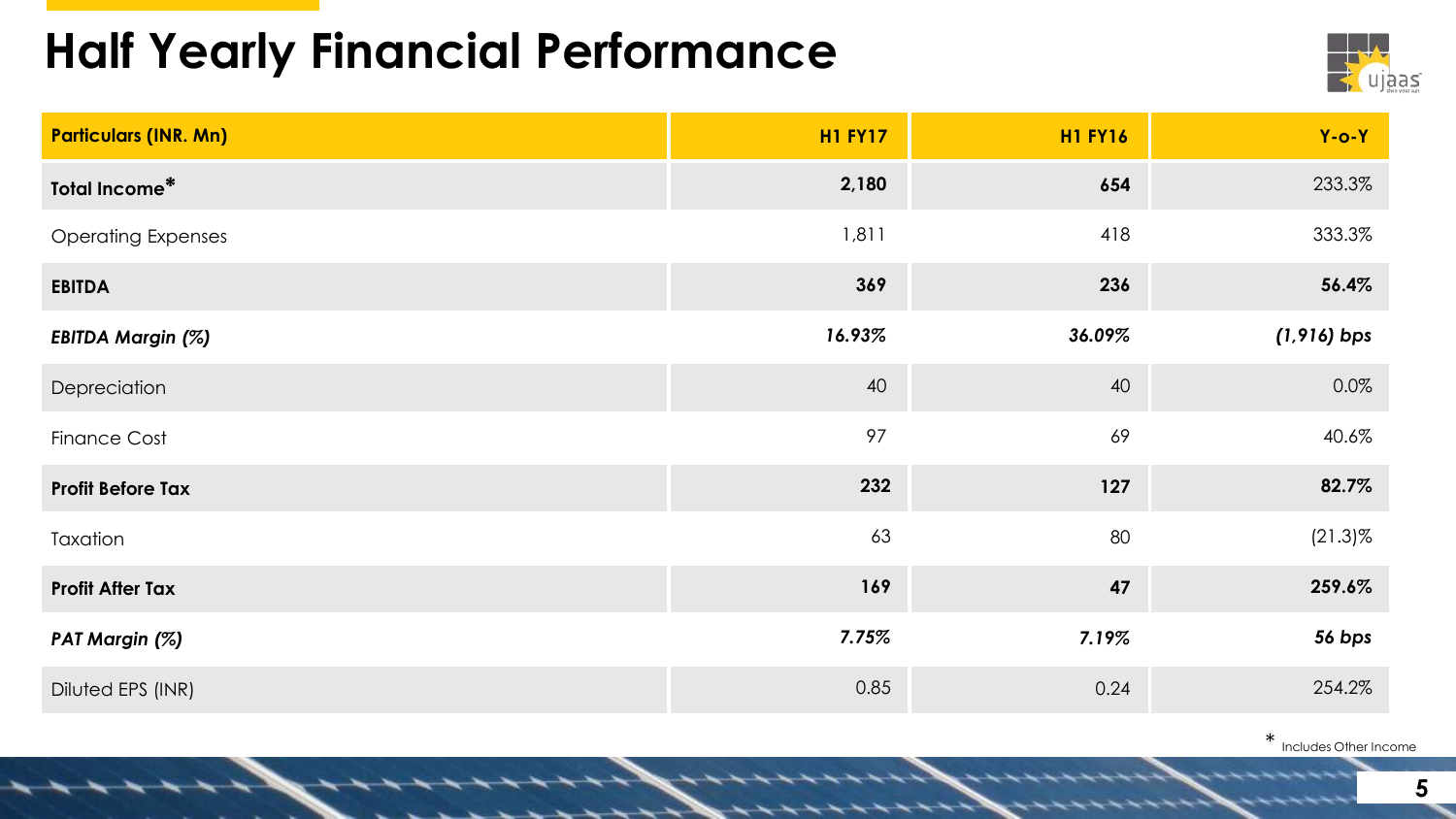# **Quarterly Performance - Segmental**

**Manufacturing and Sale of Solar Power Plant (INR Mn)**







**Solar Power Plant Generation and Maintenance (INR Mn)**



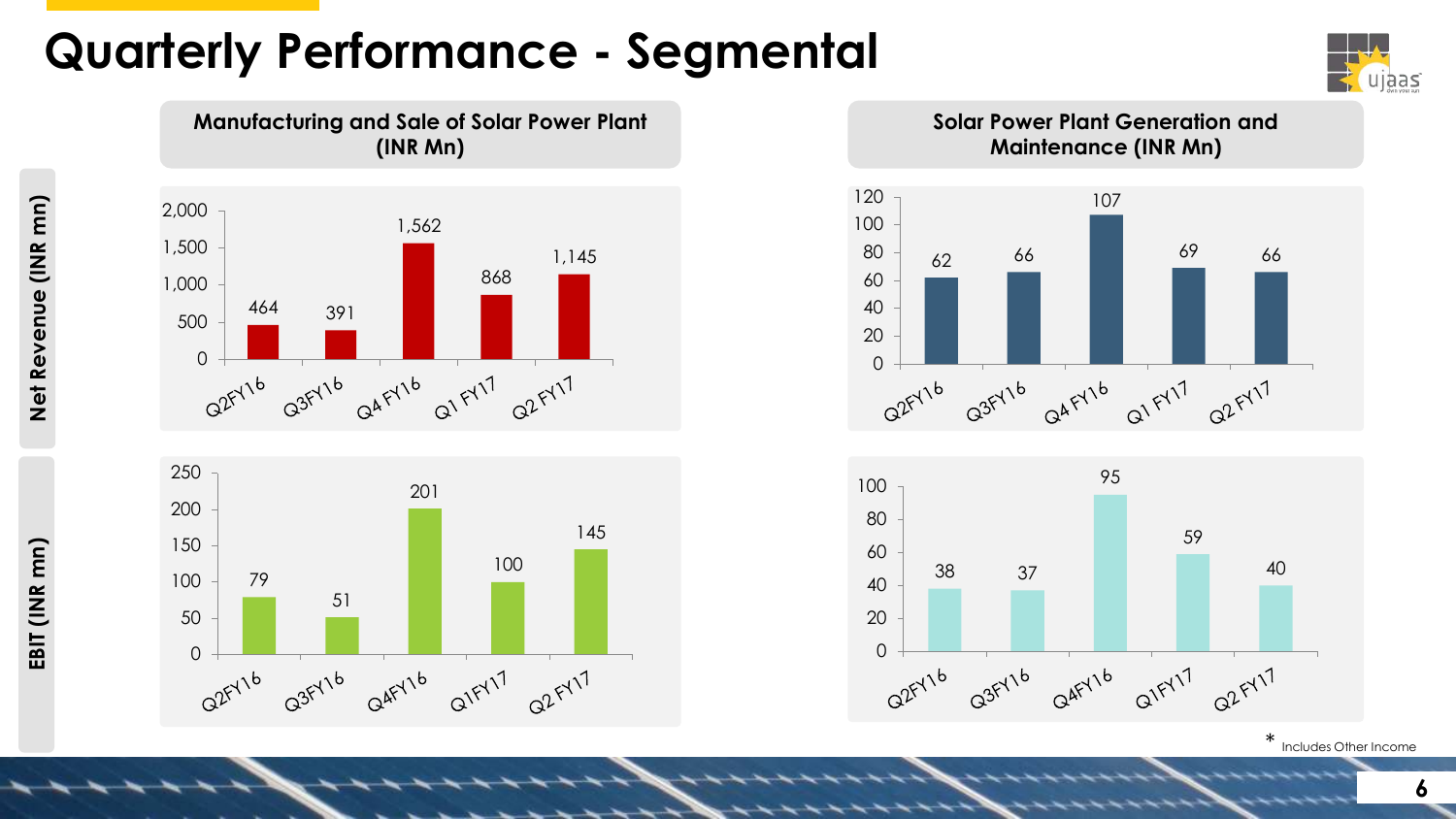## **Income Statement**



| <b>Particulars (INR. Mn)</b> | <b>FY11</b>      | <b>FY12</b>     | <b>FY13</b> | <b>FY14</b> | <b>FY15</b> | <b>FY16</b> | <b>H1 FY17</b> |
|------------------------------|------------------|-----------------|-------------|-------------|-------------|-------------|----------------|
| Total Income*                | 339              | 370             | 2,480       | 5,332       | 1,133       | 2,795       | 2,180          |
| <b>Operating Expenses</b>    | 305              | 336             | 1,972       | 4,341       | 688         | 2,146       | 1,811          |
| <b>EBITDA</b>                | 34               | 34              | 508         | 991         | 445         | 649         | 369            |
| <b>EBITDA Margin (%)</b>     | 10.03%           | 9.19%           | 20.48%      | 18.58%      | 39.28%      | 23.22%      | 16.93%         |
| <b>Finance Cost</b>          | 19               | 10              | 50          | 91          | 180         | 155         | 97             |
| Depreciation                 | $\mathfrak{S}$   | $\overline{4}$  | 19          | 47          | 81          | 80          | 40             |
| <b>Profit Before Tax</b>     | 12               | 20              | 439         | 853         | 184         | 414         | 232            |
| Taxation                     | $\overline{4}$   | 11              | 169         | 479         | 67          | 205         | 63             |
| <b>Profit After Tax</b>      | $\boldsymbol{8}$ | $9\overline{ }$ | 270         | 374         | 117         | 209         | 169            |
| PAT Margin (%)               | 2.36%            | 2.43%           | 10.89%      | 7.01%       | 10.33%      | 7.48%       | 7.75%          |
| Diluted EPS (INR)            | 0.65             | 0.53            | 1.35        | 1.87        | 0.59        | 1.04        | 0.85           |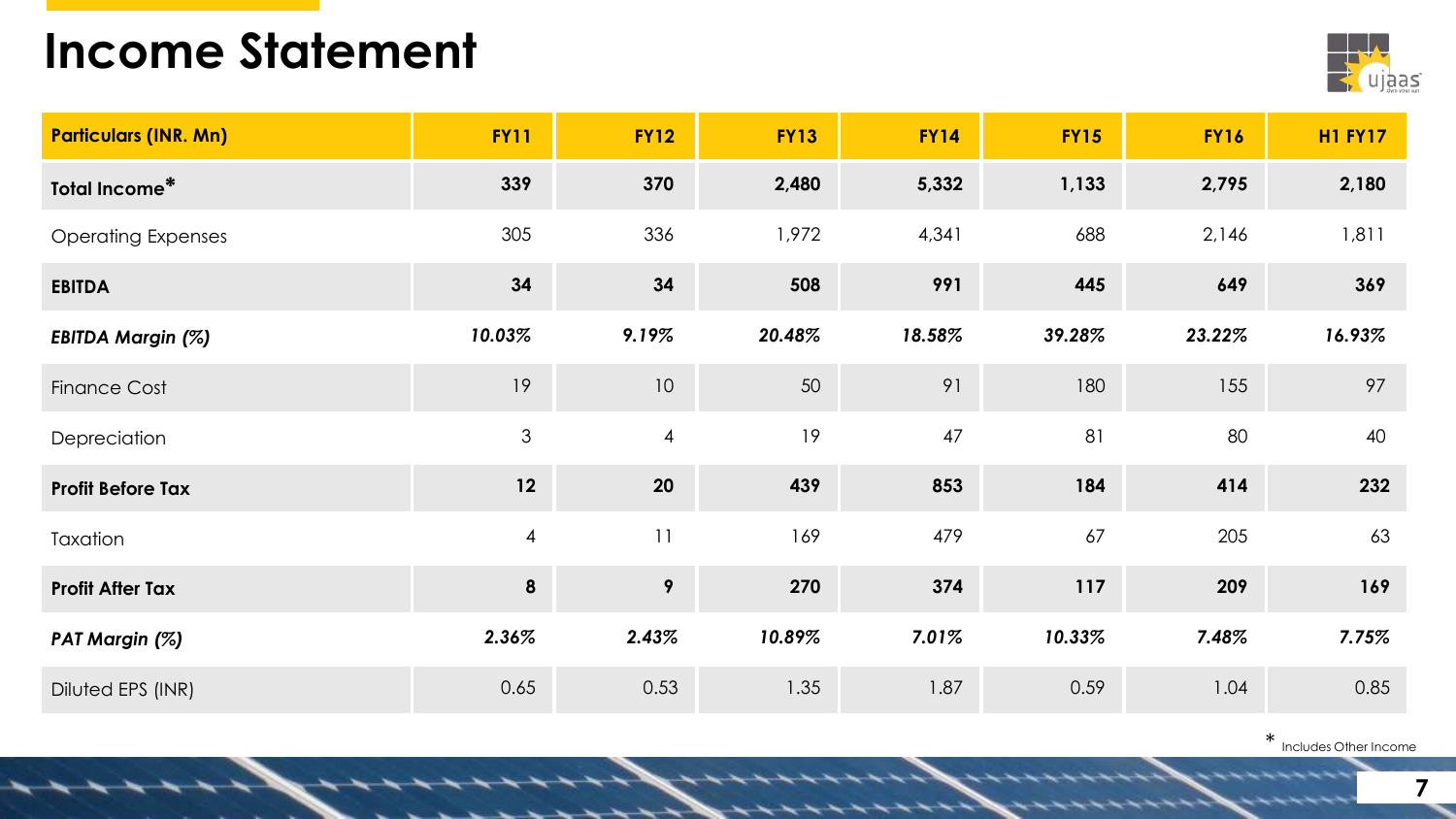## **Standalone Balance Sheet**



| <b>Particulars (INR Mn)</b>            | <b>FY14</b> | <b>FY15</b> | <b>FY16</b> |                        | <b>H1FY17 Particulars (INR Mn)</b>                       | <b>FY14</b>              | <b>FY15</b>    | <b>FY16</b>    | <b>H1FY17</b>  |
|----------------------------------------|-------------|-------------|-------------|------------------------|----------------------------------------------------------|--------------------------|----------------|----------------|----------------|
| <b>EQUITIES &amp; LIABILITIES</b>      |             |             |             |                        | <b>Assets</b>                                            |                          |                |                |                |
| <b>Shareholder Funds</b>               |             |             |             |                        | <b>Non-current Assets</b>                                |                          |                |                |                |
| (a) Share Capital - Equity             | 200         | 200         | 200         |                        | 200 Fixed Assets                                         |                          |                |                |                |
| (b) Reserves & Surplus                 | 428, ا      | 1,533       | 1,724       |                        | 1,893 (a) Tangible Assets                                | 1,904                    | 1,828          | 1,759          | 1,733          |
| <b>Total - Shareholder Funds</b>       | 1,628       | 1,733       | 1,924       |                        | 2,093 (b) Intangible Assets                              | 3                        | $\overline{2}$ | $\overline{2}$ | $\overline{2}$ |
| Non-Current Liabilities                |             |             |             |                        | (c) Capital Work-in-progress                             | $\overline{\phantom{a}}$ | <b>NA</b>      |                |                |
| (a) Long term Borrowings               | 1,112       | 994         | 889         | 832                    | (d) Intangible Assets under<br>development               | $\overline{O}$           | <b>NA</b>      | $\overline{O}$ |                |
| (b) Long term Provisions               |             |             | 3           | $\boldsymbol{\Lambda}$ | (e) Long Term Loans & Adv. & other<br>non-current assets | 29                       | 41             | 65             | 34             |
| (c) Deferred Tax Liability             | 379         | 407         | 524         | 560                    | <b>Total - Non-current Assets</b>                        | 1,936                    | 1,871          | 1,827          | 1,769          |
| <b>Total - Non-current Liabilities</b> | 1,492       | 1,402       | 1,416       |                        | 1,396 Current Assets                                     |                          |                |                |                |
| <b>Current Liabilities</b>             |             |             |             |                        | (a) Inventories                                          | 423                      | 637            | 819            | 1,263          |
| (a) Short-Term Borrowings              | 92          |             | 43          |                        | 89 (b) Trade Receivables                                 | 1,770                    | 824            | 1,173          | 1,028          |
| (b) Trade Payables                     | 1,431       | 344         | 1,249       | 1,129                  | (c) Cash & Bank Balances                                 | 654                      | 160            | 685            | 491            |
| (c) Other Current Liabilities          | 142         | 138         | 260         |                        | 184 (d) Current Investments                              | 10                       | 20             | $262*$         | 187            |
| (d) Short-term provisions              | 181         | 16          | 26          |                        | 17 (e) Short-term loans and advances                     | 168                      | 121            | 143            | 149            |
| <b>Total - Current Liabilities</b>     | 1,846       | 499         | 1,578       |                        | 1,419 (f) Other current assets                           | 5                        |                | 9              | 21             |
|                                        |             |             |             |                        | <b>Total - Current Assets</b>                            | 3,030                    | 1,763          | 3,091          | 3,139          |
| <b>GRAND TOTAL</b>                     | 4,966       | 3,634       | 4,918       |                        | 4,908 GRAND TOTAL                                        | 4,966                    | 3,634          | 4,918          | 4,908          |

\* Includes investments in liquid mutual funds, Effective cash – 947 Mn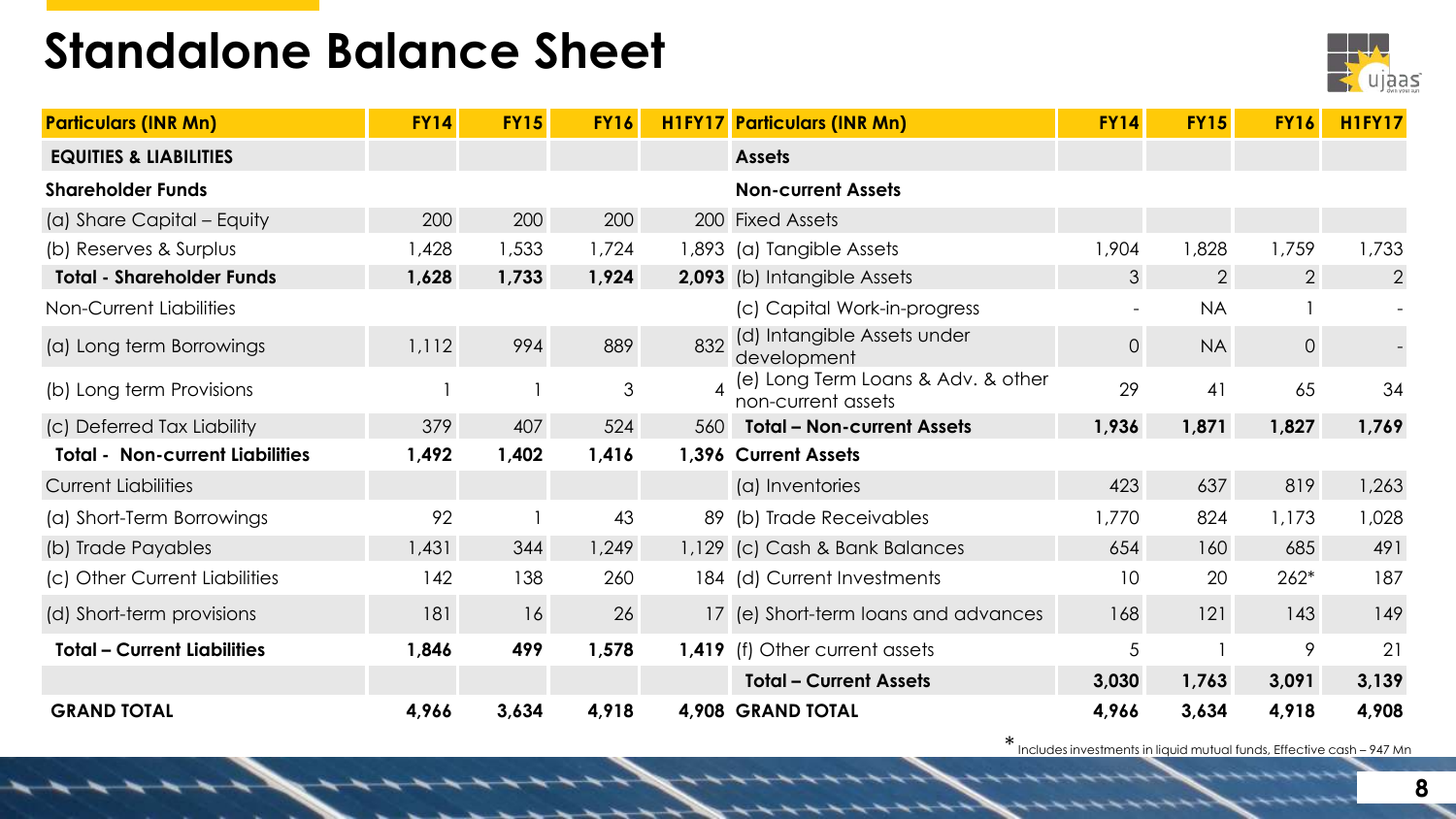# **Financial Performance**









**ROE & RoCE (%) Net Debt Equity (x) Book Value per Share (INR)**



\* Includes Other Income





0.00 0.20 0.40 0.60 0.34 0.48 0.12

FY14 FY15 FY16